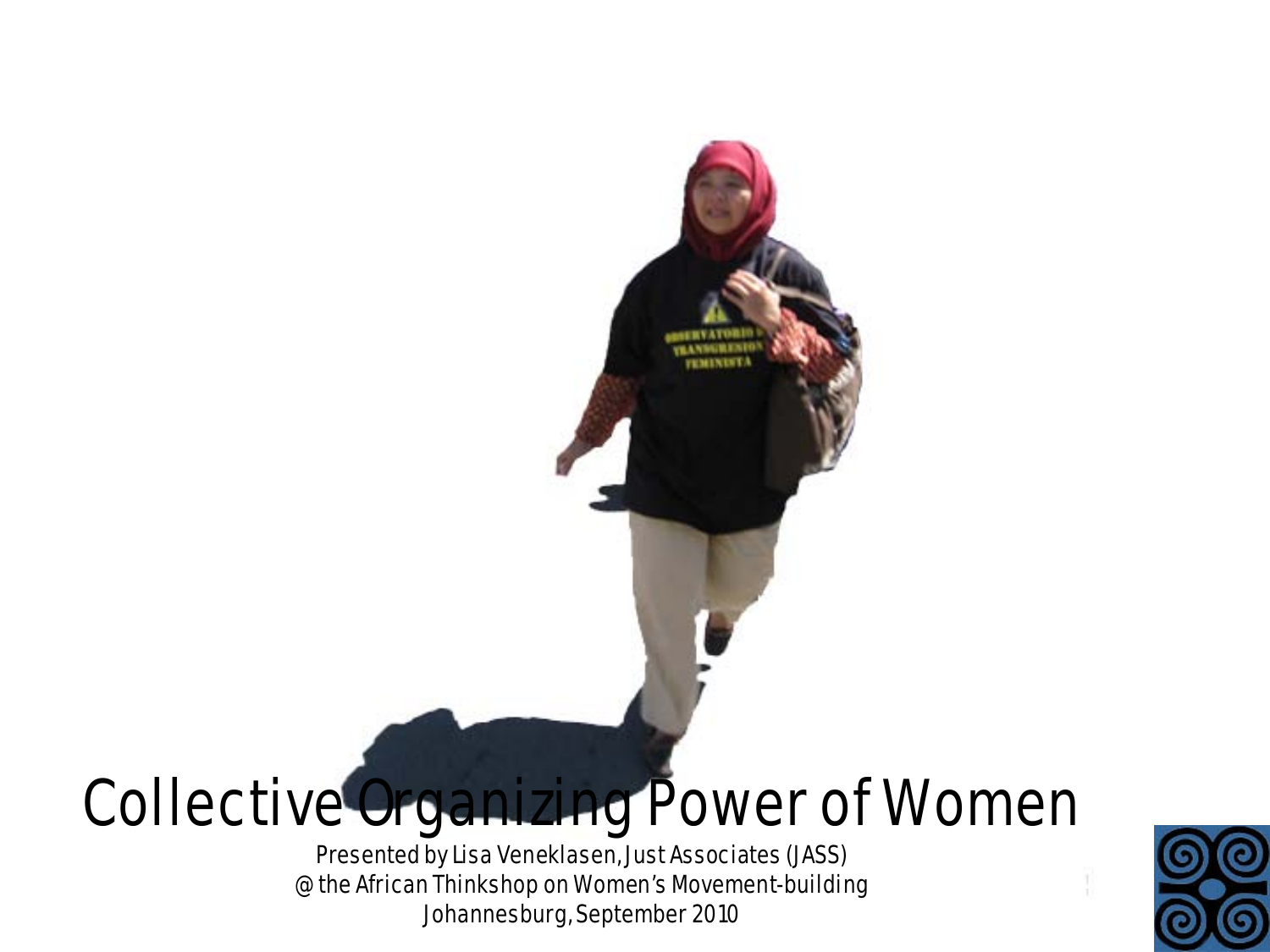Disobedience, in the eyes of anyone who has read history, is woman's virtue. It is through disobedience that progress has been made, through disobedience and through rebellion. – Oscar Wilde (1854-1900)

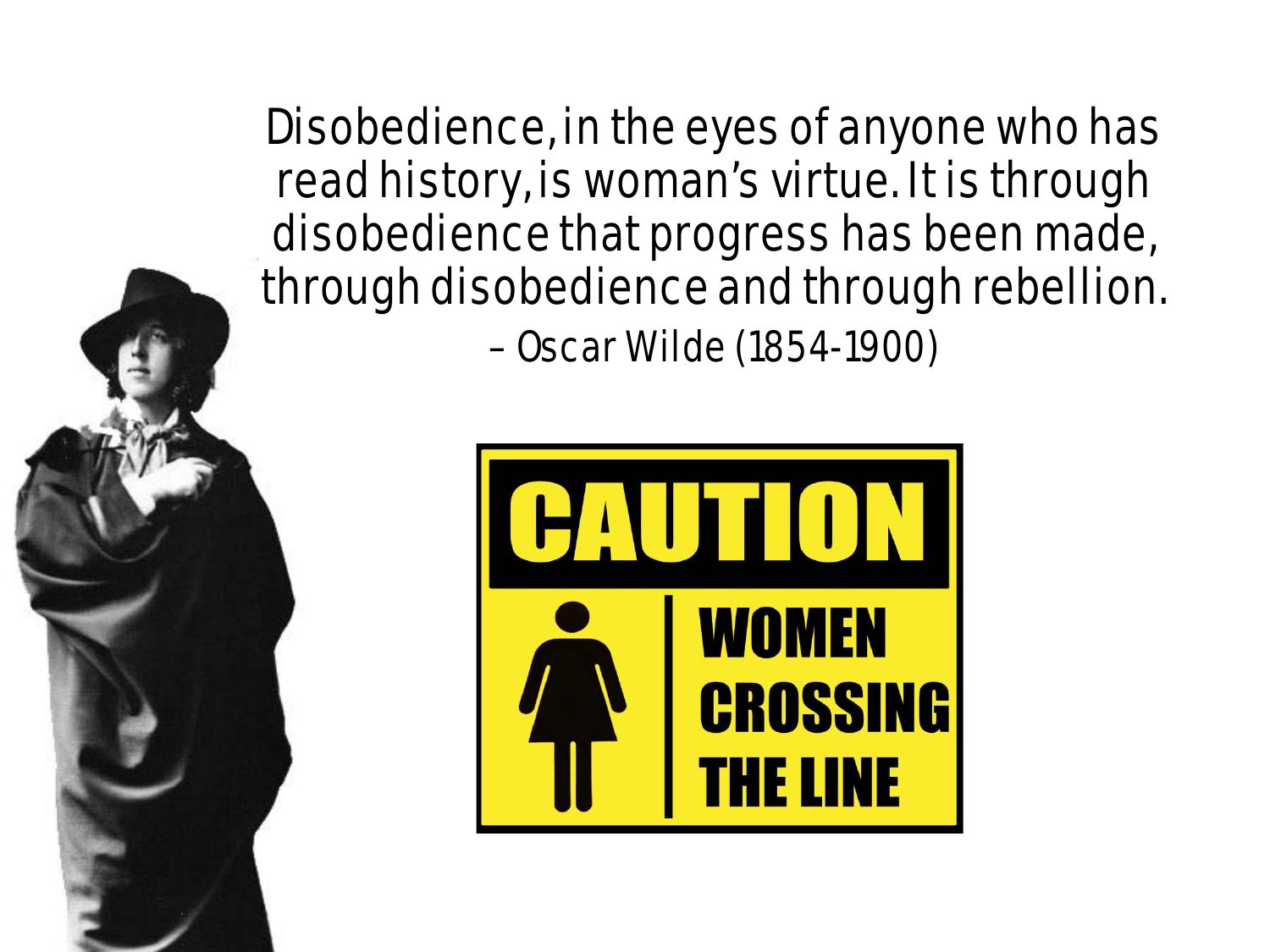#### Collective disobedience & alternative worldviews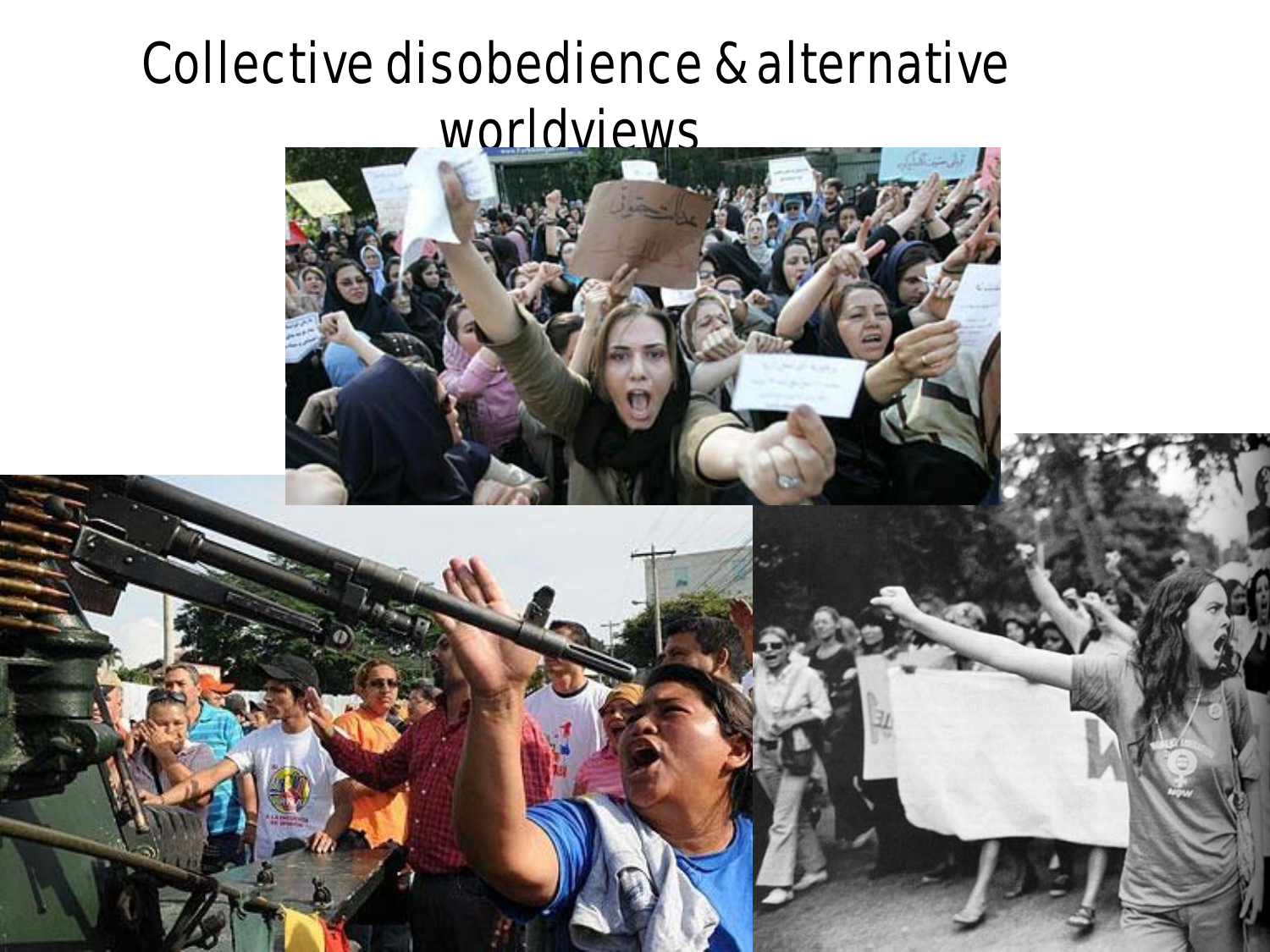#### Saving the planet No nukes,

no war  $\rightarrow$ peace

#### Abolish Slavery

# **What have women's movements championed & achieved?**

End the Death<br>Denalty **Contraception** VOTE

# Penalty **Contraception**

# Right to

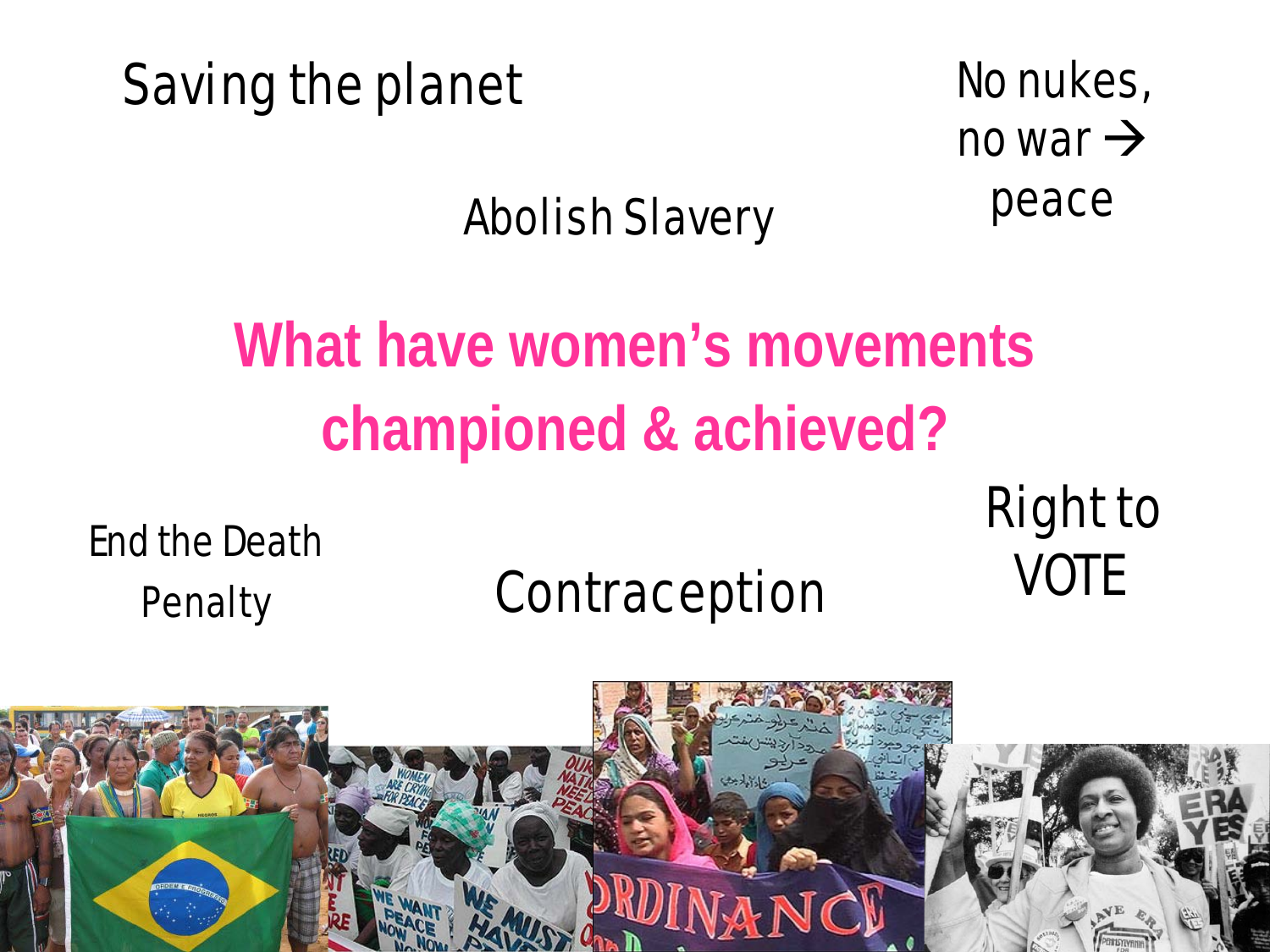Control of women's sexuality = control of reproduction

Women's invisible + undervalued labor sustains capitalism

fear

## **So, why are women's movements & feminists either unknown or demonized?**

#### Misogyny

Women's liberation is the greatest threat to the established order of inequality

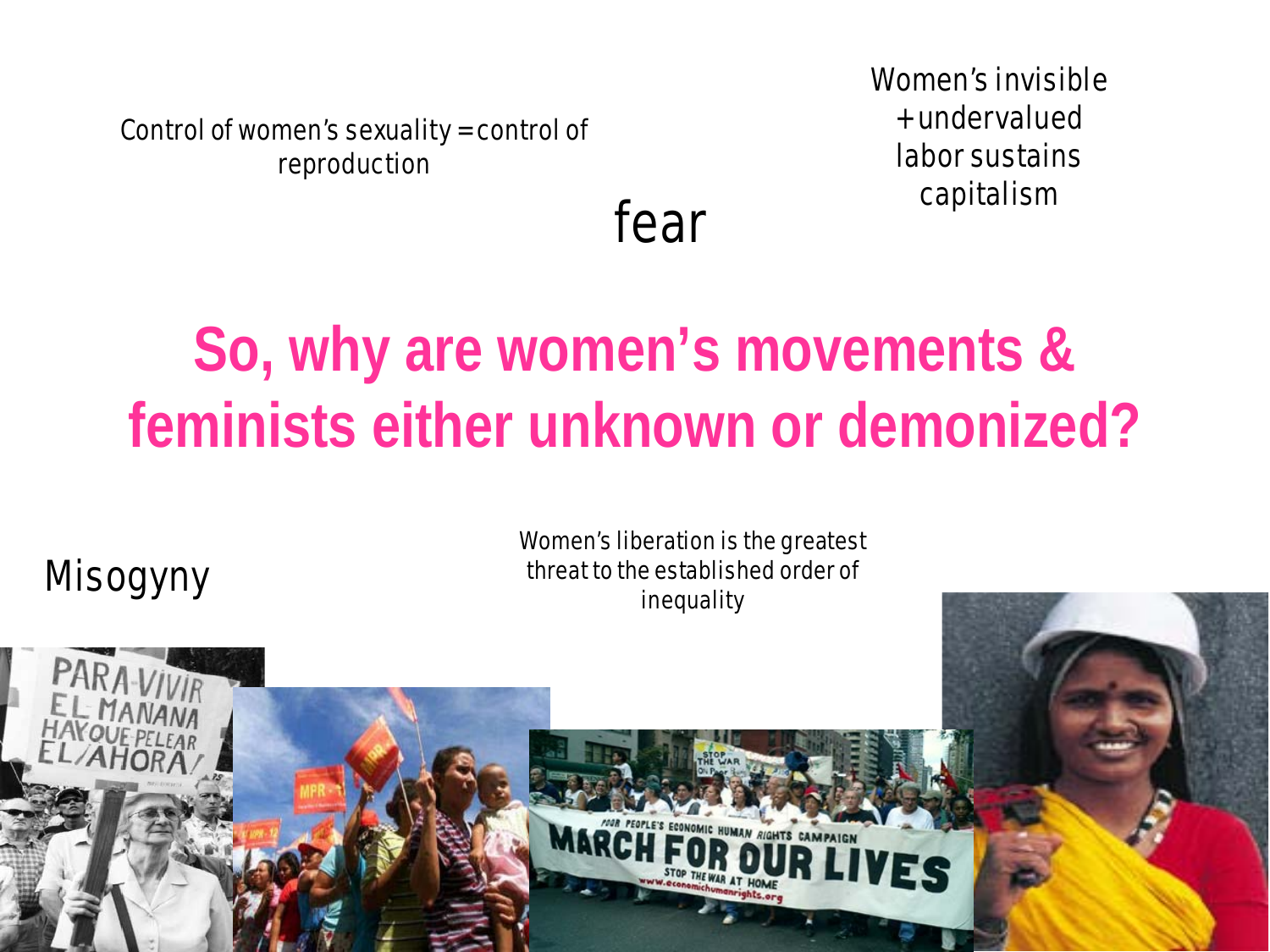#### What is a movement?

- Clusters of NGOs are *not* movements.
- A movement has:
	- A political vision and broad agenda
	- Broad membership & active constituency base
	- Some degree of organization; formal & informal linkages
	- Proactive & reactive joint actions in pursuit of common goals;
	- Continuity over time adjusting to moment/ context
	- Activities that combine *outside strategies* (marches, protests, organizing, gatherings) and inside or *institutional* (advocacy & lobbying) **Strategies.** Adapted from Srilatha Batliwala

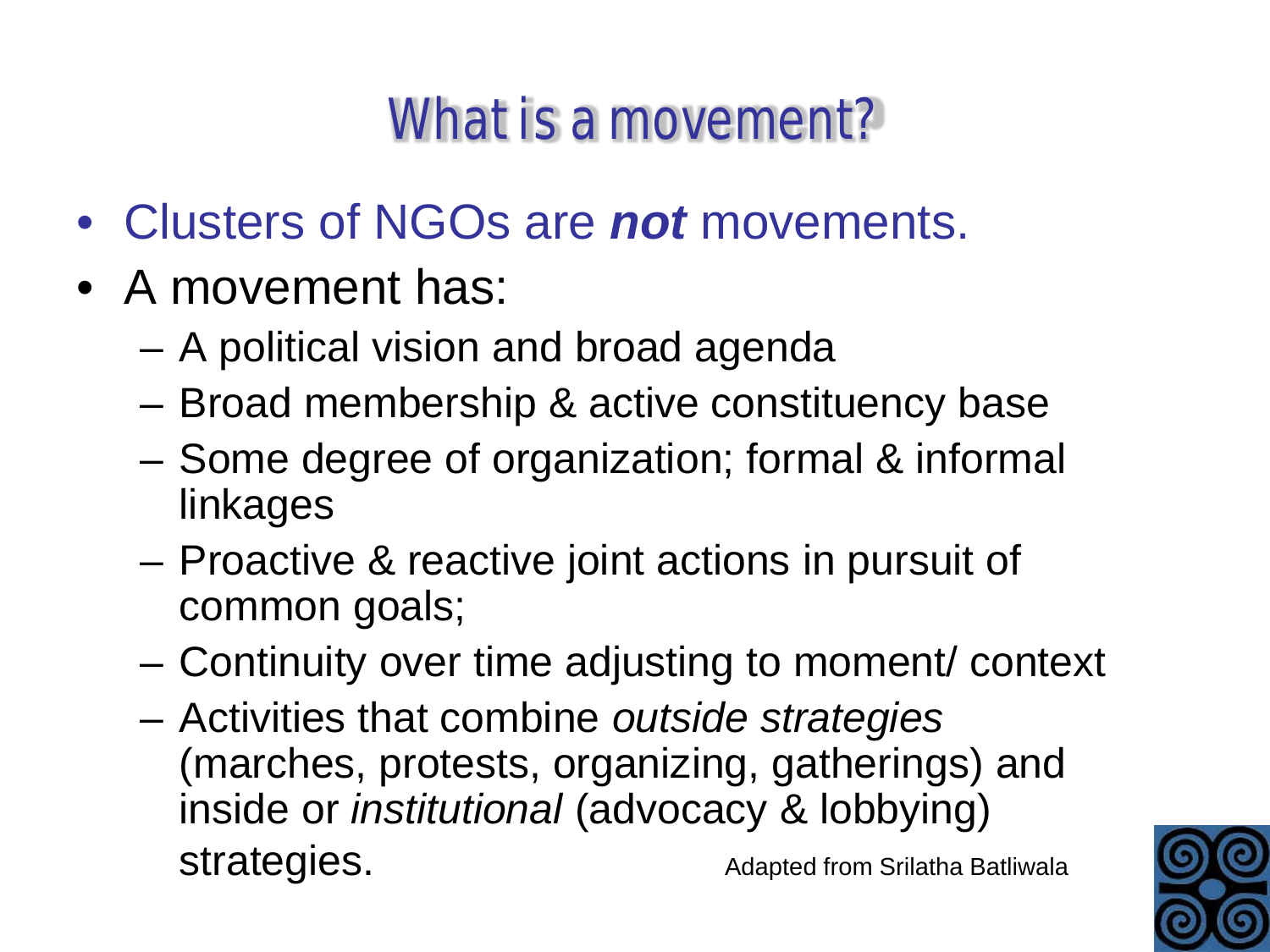#### What is movement-building?

- Organizing & **bringing diverse people** & groups together around a common cause & alternative vision of the world
- Facilitating dialogue to sustain & refresh political analysis/ vision
- Division of labor, multiple types of leaders, flexible linkages & core principles facilitate joint action; mechanisms for internal negotiation & accountability.
- Big visions, clear values share resources, voice & leadership of the most affected by injustice at the heart of the movement.

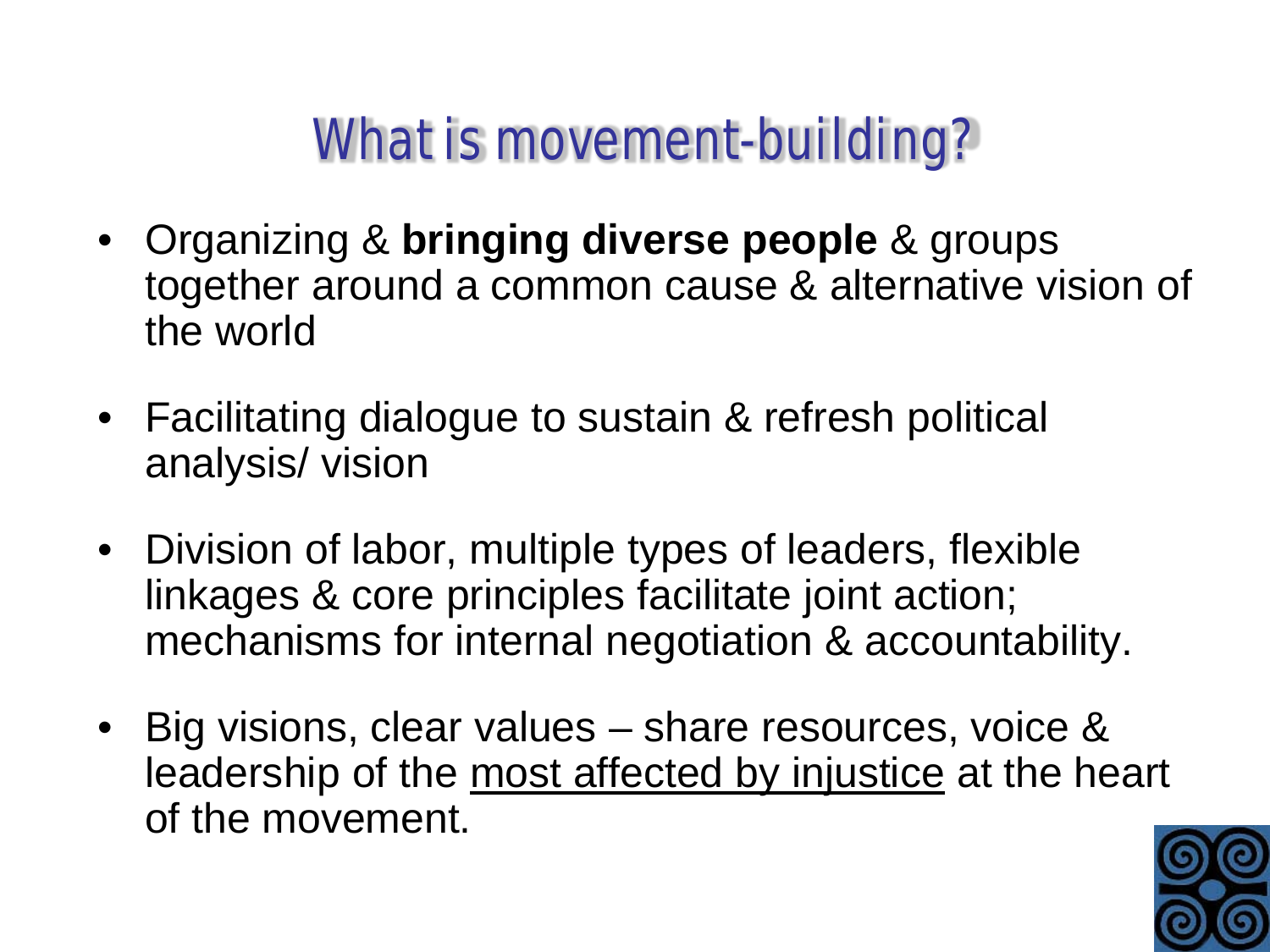# Women & movement-building: a useful distinction

- **Building feminist movements** involves organizing + mobilizing women around gender equality goals
- *Feminist* **movement-building** involves bringing gender equality goals + feminist perspectives into broader movement-building or other movements & building bridges with feminist movements

» Adapted from Batliwala, AWID

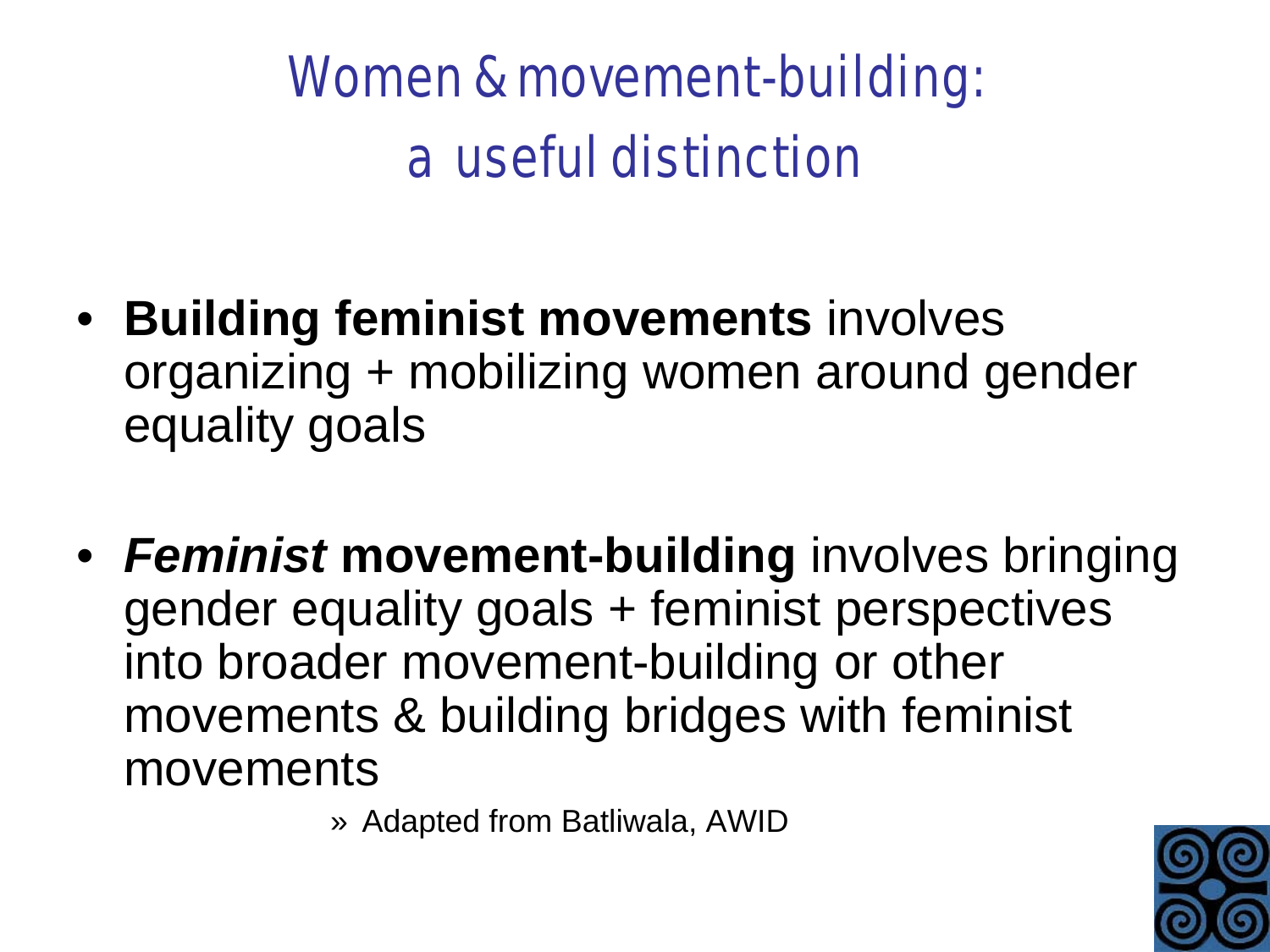### What do women's movements change?

# Building women's activist citizenship: to leverage the **power of numbers** for sustained **pressure & demand**

(to hold institutions accountable & get laws implemented justly)

&

#### Fresh **worldviews & alternatives:** changing **hearts & minds** care for **women's spirits & social fabric AND…..**

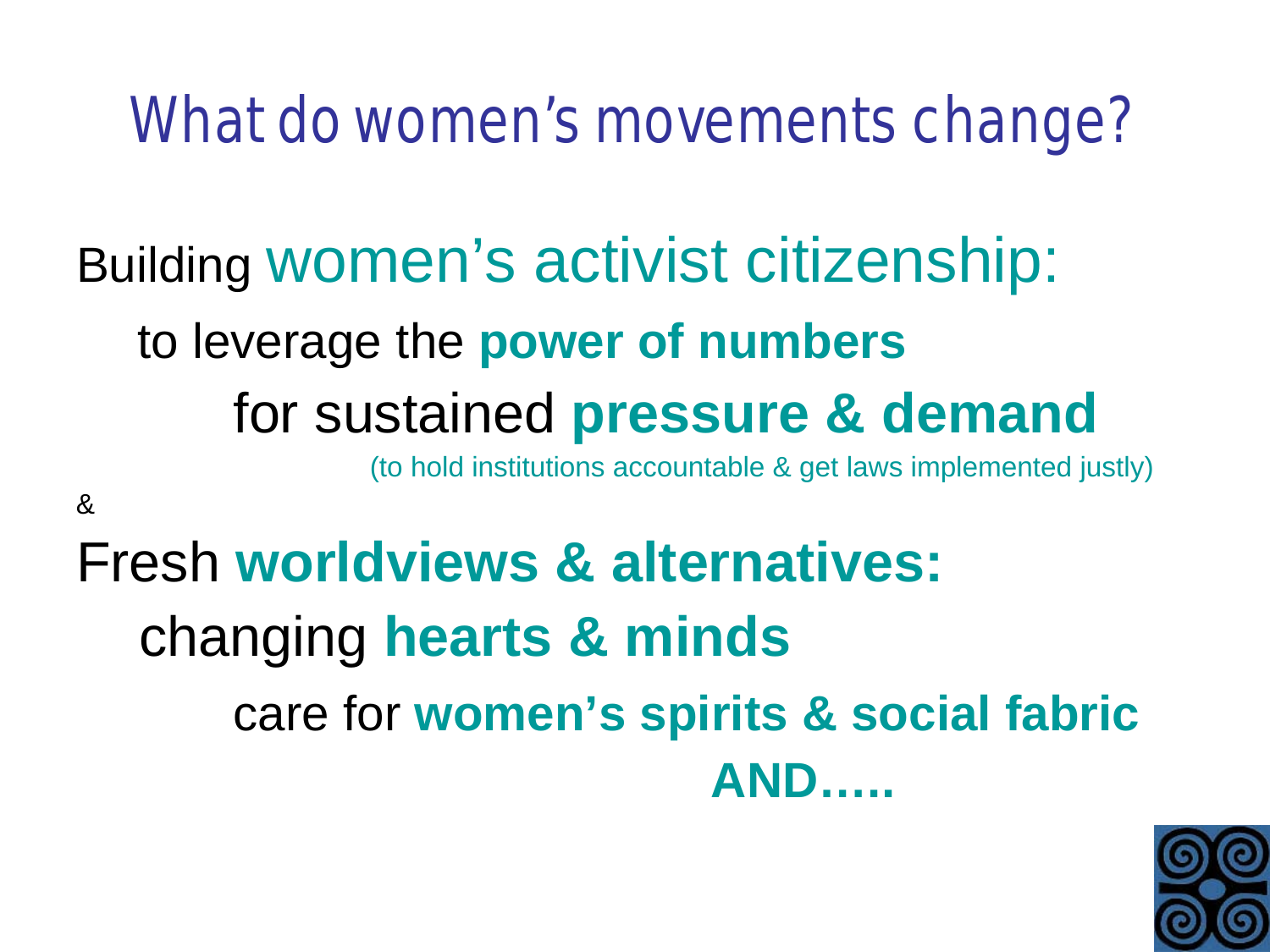#### What do women's movements change2?

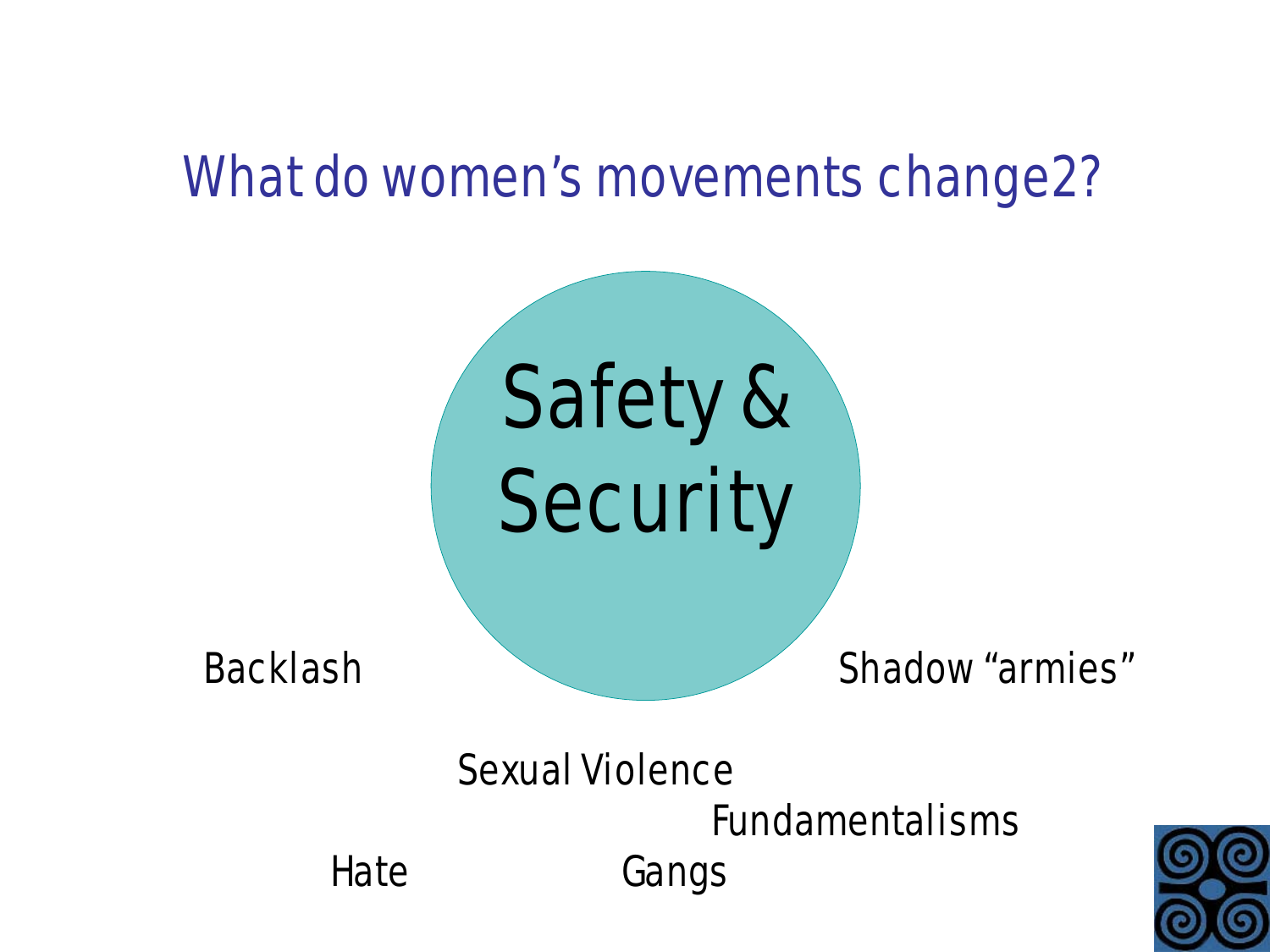#### From issues to women's organizing

- Activating + empowering collective citizenship
- Bringing people together to identify + find solutions to common, *heartfelt* problems
- Issues emerge from organizing process
- Flexible linkages among diverse groups
- Mobilize outside strategies for visibility, using inside linkages to move policy + politics forward
- Agendas & plans agreed to among equals
- Grassroots action equal importance as policy research

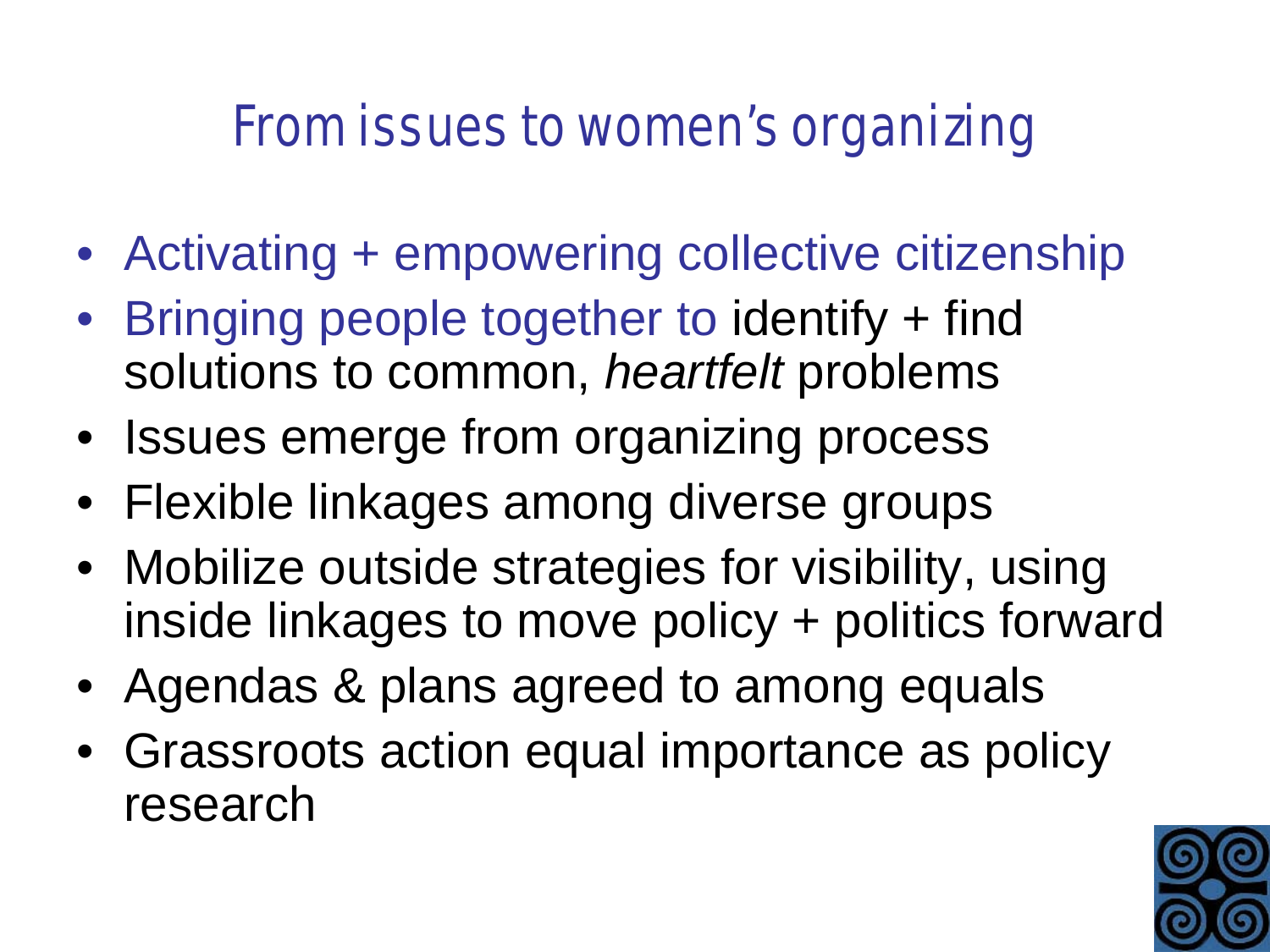# What is feminist organizing?

- **Feminist organizing strategies** integrate the personal (as the frontline of injustice)  $-$  as political
- *REQUIRES* women only safe spaces to surface ….
	- Sex & sexuality fundamental to women's freedom/confidence
	- Personal & political relationships/ trust for action & safety
	- Self-care & security
- Head, heart & feet inspire, creative expression
- Support & recognize all forms of women's resistance
- Use media to give new meaning to political events
- Identify sparks of potential leaders, catalyze connections
- Problems & solutions can start "small" but get "bigger"
- Power  $\rightarrow$  Negotiate conflict among & prepare for **backlash**

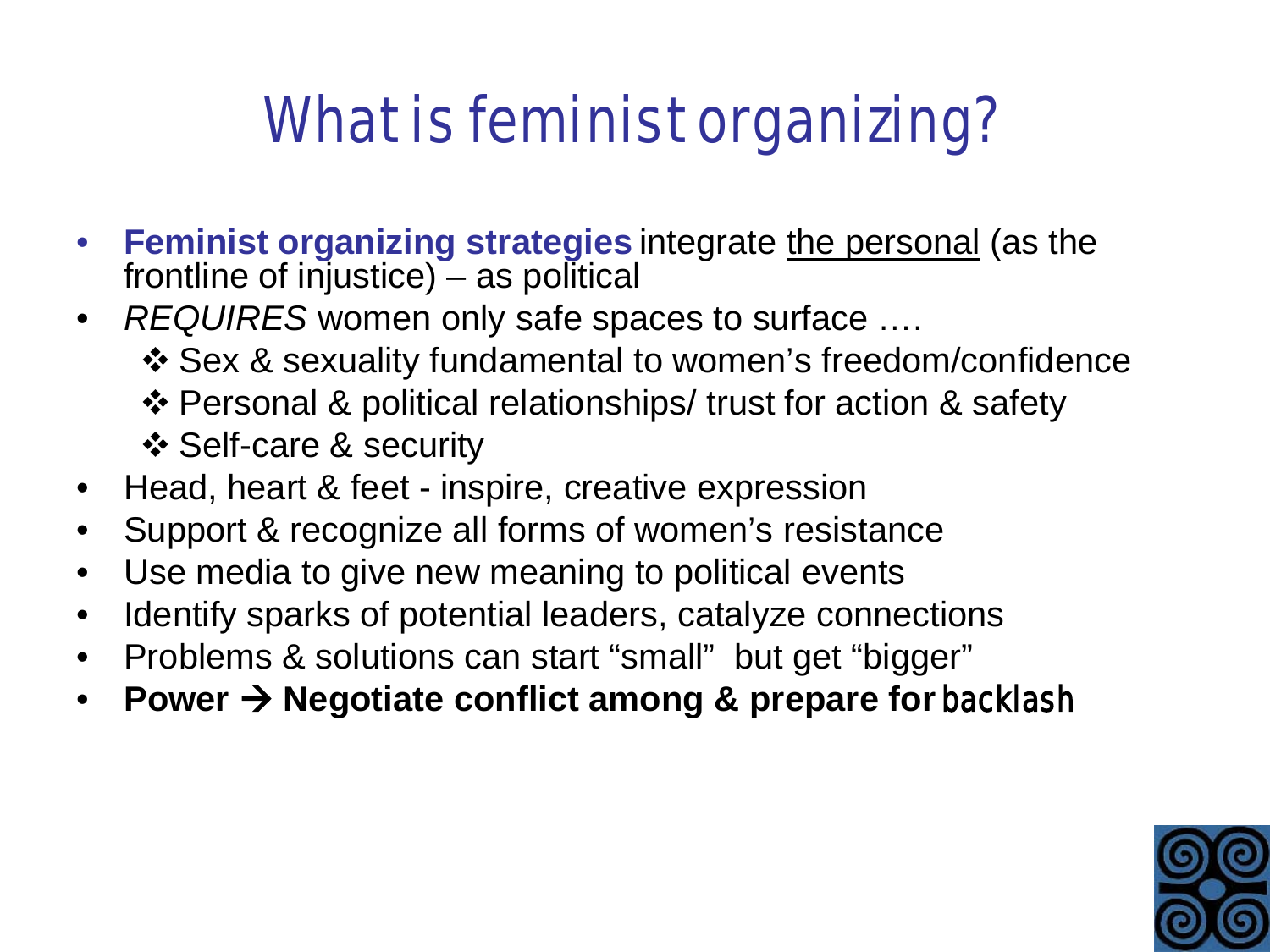#### Feminist organizing: confronting, building &engaging power

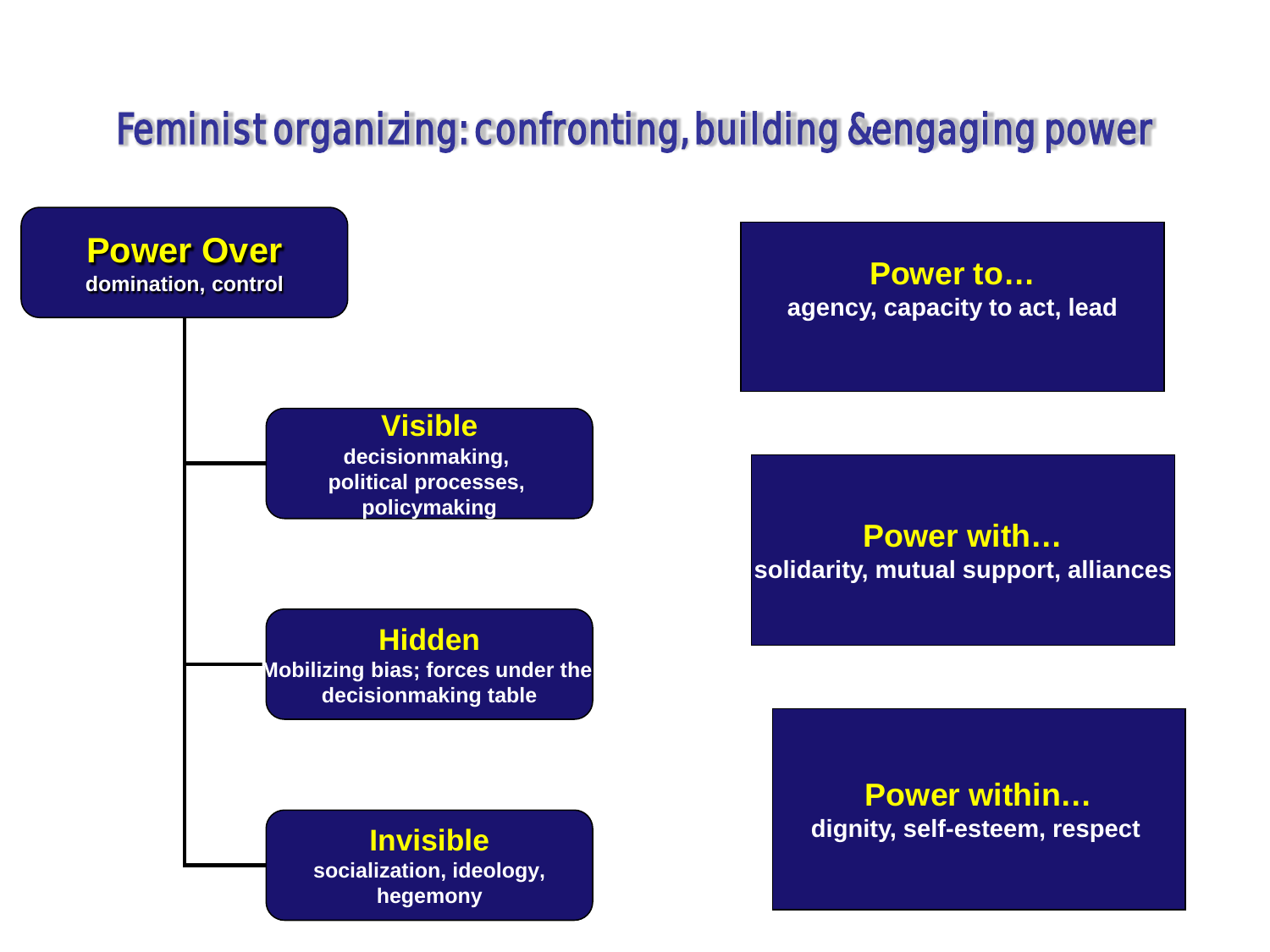# Feminist organizing: knowledge + "noise"



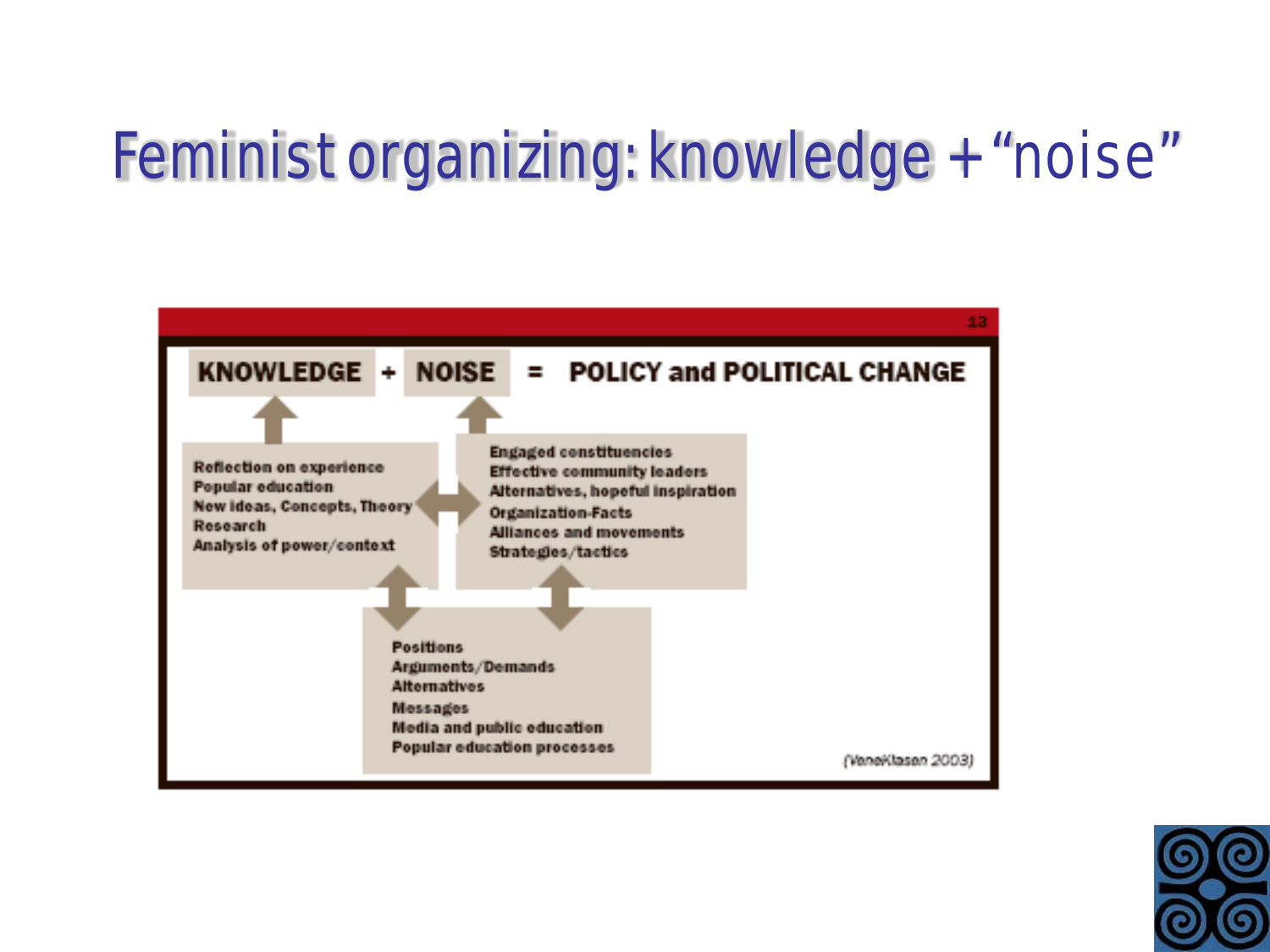# What do women's movements need?

- Safe spaces trust + relationships
- Strategic alliances
- Diverse organizational forms
- Internal +external power
- Visibility / legitimacy
- Division of labor
- Multiple leadership roles
- **Effective grassroots organizing**
- Consciousness-raising
- Resources for organizing, linking
- Speak with, not for